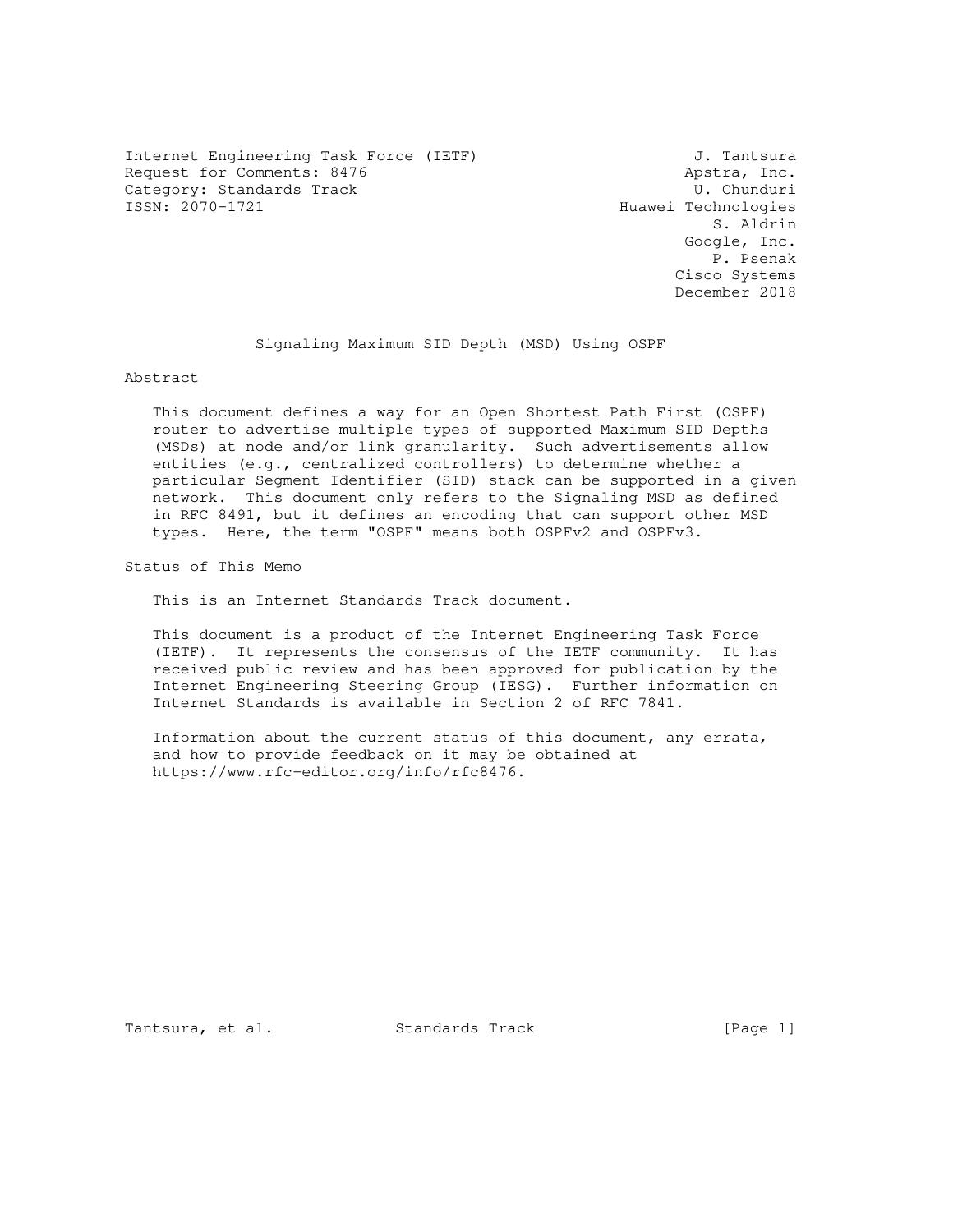# Copyright Notice

 Copyright (c) 2018 IETF Trust and the persons identified as the document authors. All rights reserved.

 This document is subject to BCP 78 and the IETF Trust's Legal Provisions Relating to IETF Documents (https://trustee.ietf.org/license-info) in effect on the date of publication of this document. Please review these documents carefully, as they describe your rights and restrictions with respect to this document. Code Components extracted from this document must include Simplified BSD License text as described in Section 4.e of the Trust Legal Provisions and are provided without warranty as described in the Simplified BSD License.

Table of Contents

|    | 4. Procedures for Defining and Using Node and Link MSD |
|----|--------------------------------------------------------|
|    |                                                        |
| 5. |                                                        |
|    |                                                        |
|    |                                                        |
|    |                                                        |
|    |                                                        |
|    |                                                        |
|    |                                                        |
|    |                                                        |

Tantsura, et al. Standards Track [Page 2]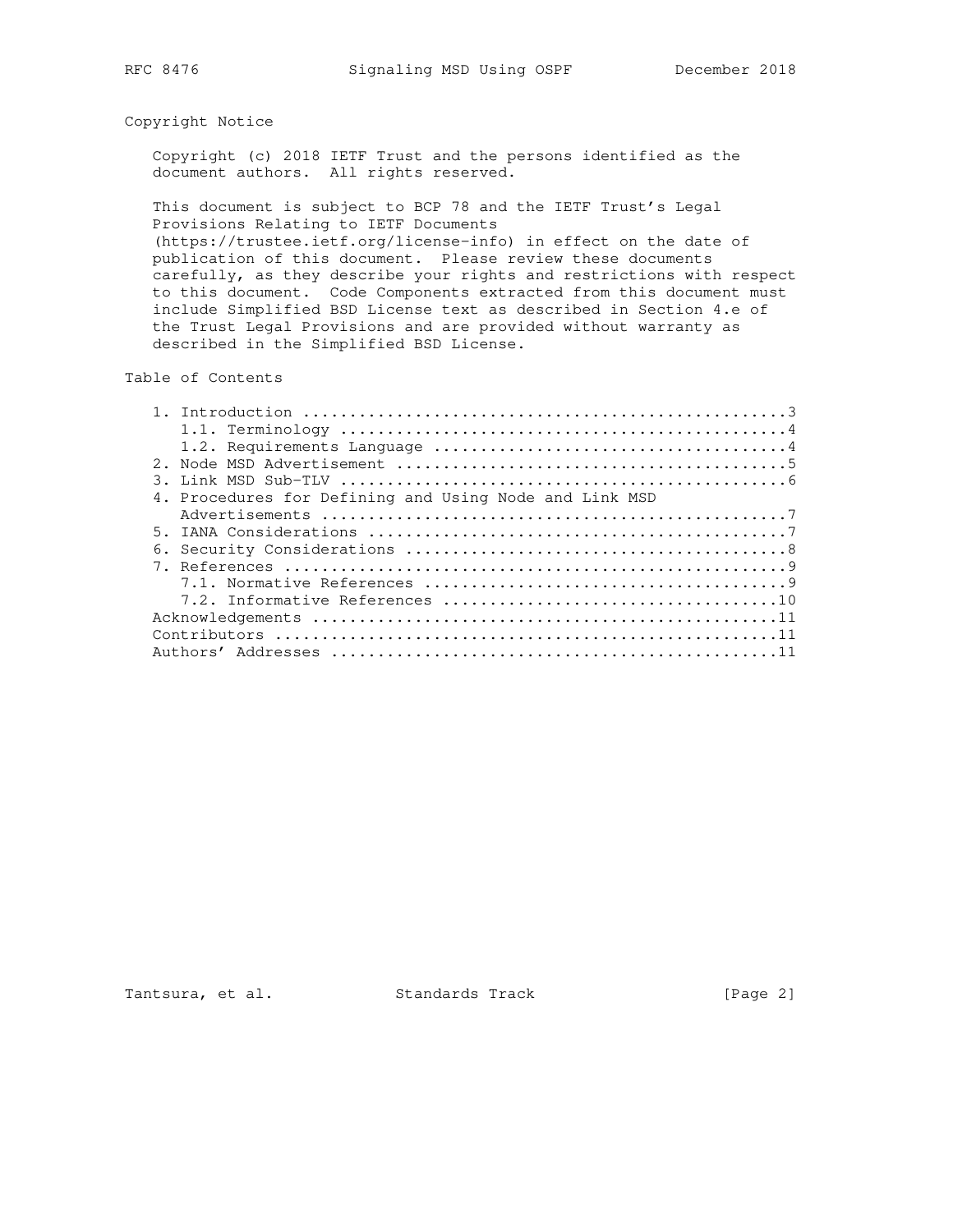## 1. Introduction

 When Segment Routing (SR) paths are computed by a centralized controller, it is critical that the controller learn the Maximum SID Depth (MSD) that can be imposed at each node/link on a given SR path. This ensures that the Segment Identifier (SID) stack depth of a computed path doesn't exceed the number of SIDs the node is capable of imposing.

 [PCEP-EXT] defines how to signal MSD in the Path Computation Element Communication Protocol (PCEP). However, if PCEP is not supported/ configured on the head-end of an SR tunnel or a Binding-SID anchor node, and the controller does not participate in IGP routing, it has no way of learning the MSD of nodes and links. BGP-LS (Distribution of Link-State and TE Information Using BGP) [RFC7752] defines a way to expose topology and associated attributes and capabilities of the nodes in that topology to a centralized controller. MSD signaling by BGP-LS has been defined in [MSD-BGP]. Typically, BGP-LS is configured on a small number of nodes that do not necessarily act as head-ends. In order for BGP-LS to signal MSD for all the nodes and links in the network for which MSD is relevant, MSD capabilities SHOULD be advertised by every OSPF router in the network.

 Other types of MSDs are known to be useful. For example, [ELC-ISIS] defines Entropy Readable Label Depth (ERLD), which is used by a head-end to insert an Entropy Label (EL) at a depth where it can be read by transit nodes.

 This document defines an extension to OSPF used to advertise one or more types of MSDs at node and/or link granularity. In the future, it is expected that new MSD-Types will be defined to signal additional capabilities, e.g., ELs, SIDs that can be imposed through recirculation, or SIDs associated with another data plane such as IPv6.

 MSD advertisements MAY be useful even if SR itself is not enabled. For example, in a non-SR MPLS network, MSD defines the maximum label depth.

Tantsura, et al. Standards Track [Page 3]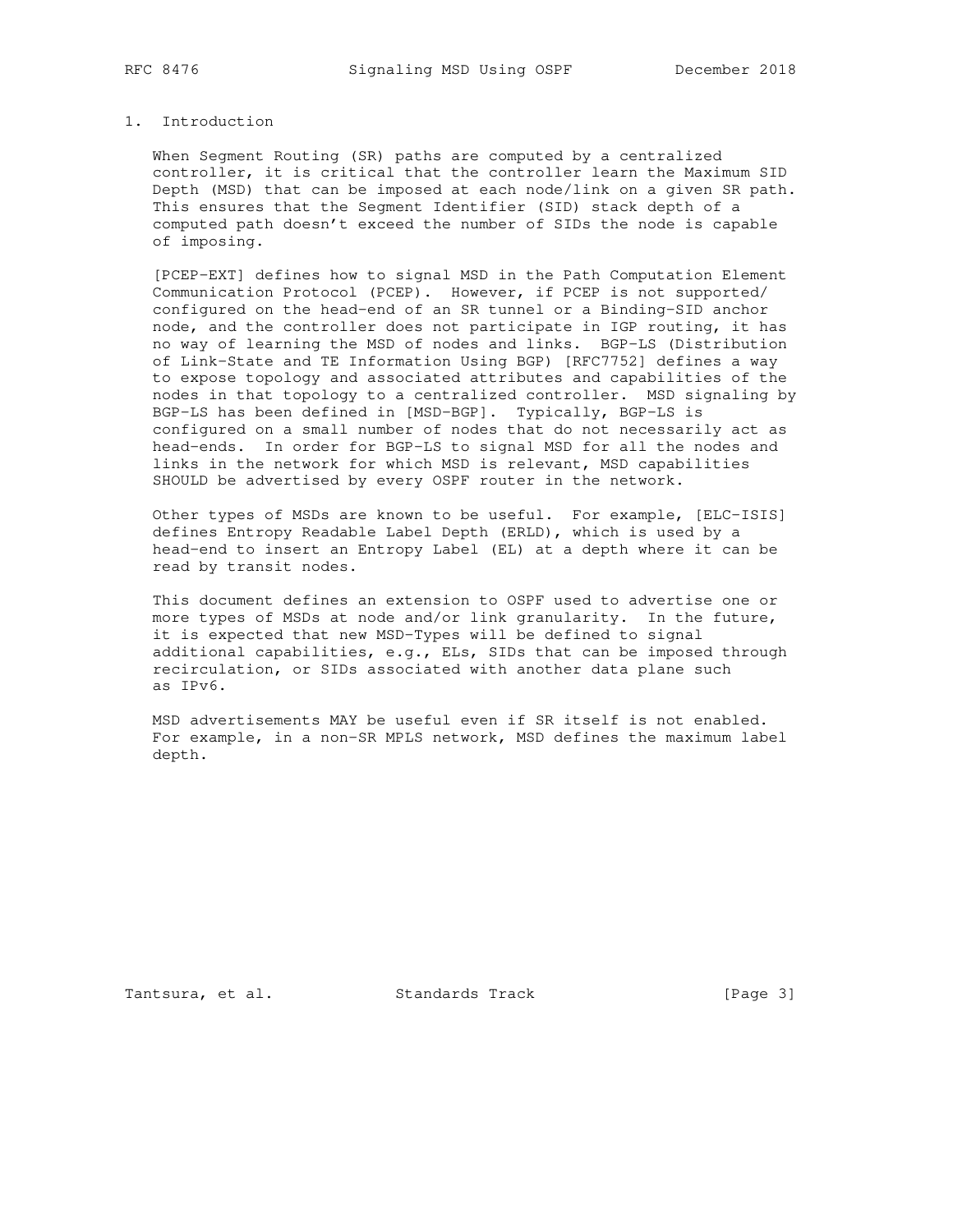#### 1.1. Terminology

This memo makes use of the terms defined in [RFC7770].

BGP-LS: Distribution of Link-State and TE Information Using BGP

- OSPF: Open Shortest Path First
- MSD: Maximum SID Depth the number of SIDs supported by a node or a link on a node
- SID: Segment Identifier as defined in [RFC8402]
- Label Imposition: Imposition is the act of modifying and/or adding labels to the outgoing label stack associated with a packet. This includes:
	- \* replacing the label at the top of the label stack with a new label
	- \* pushing one or more new labels onto the label stack

 The number of labels imposed is then the sum of the number of labels that are replaced and the number of labels that are pushed. See [RFC3031] for further details.

- PCEP: Path Computation Element Communication Protocol
- SR: Segment Routing
- LSA: Link State Advertisement
- RI: Router Information
- 1.2. Requirements Language

 The key words "MUST", "MUST NOT", "REQUIRED", "SHALL", "SHALL NOT", "SHOULD", "SHOULD NOT", "RECOMMENDED", "NOT RECOMMENDED", "MAY", and "OPTIONAL" in this document are to be interpreted as described in BCP 14 [RFC2119] [RFC8174] when, and only when, they appear in all capitals, as shown here.

Tantsura, et al. Standards Track [Page 4]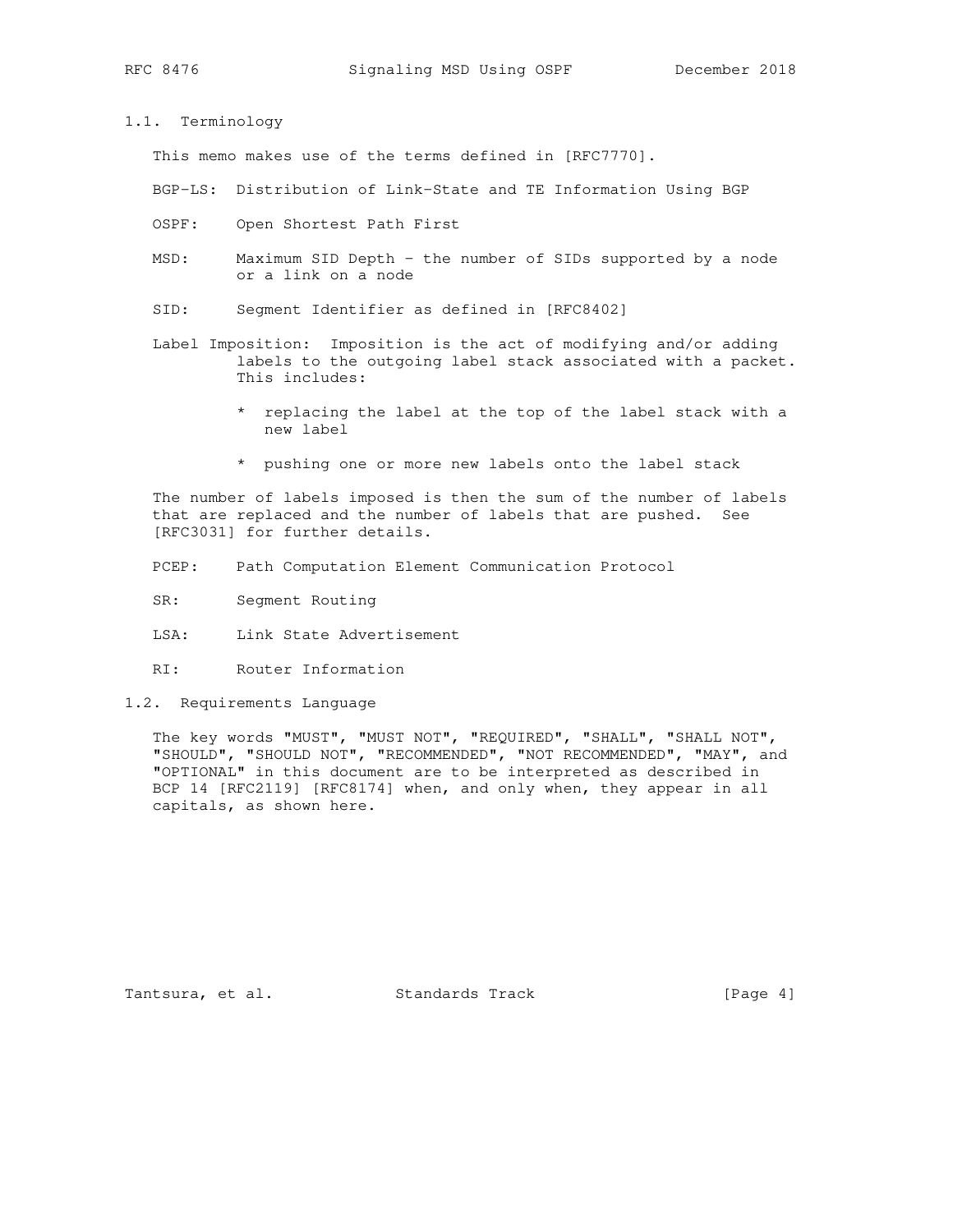#### 2. Node MSD Advertisement

 The Node MSD TLV within the body of the OSPF RI Opaque LSA [RFC7770] is defined to carry the provisioned SID depth of the router originating the RI LSA. Node MSD is the smallest MSD supported by the node on the set of interfaces configured for use by the advertising IGP instance. MSD values may be learned via a hardware API or may be provisioned.

|          |           | 0 1 2 3 4 5 6 7 8 9 0 1 2 3 4 5 6 7 8 9 0 1 2 3 4 5 6 7 8 9 0 1 |           |  |  |
|----------|-----------|-----------------------------------------------------------------|-----------|--|--|
|          |           |                                                                 |           |  |  |
| Type     |           | Length                                                          |           |  |  |
|          |           |                                                                 |           |  |  |
| MSD-Type | MSD-Value | $MSD-Type$                                                      | MSD-Value |  |  |
|          |           |                                                                 |           |  |  |

Figure 1: Node MSD TLV

Type: 12

 Length: variable (multiple of 2 octets); represents the total length of the value field in octets.

 Value: consists of one or more pairs of a 1-octet MSD-Type and 1-octet MSD-Value.

 MSD-Type: one of the values defined in the "IGP MSD-Types" registry defined in [RFC8491].

 MSD-Value: a number in the range of 0-255. For all MSD-Types, 0 represents the lack of ability to impose an MSD stack of any depth; any other value represents that of the node. This value MUST represent the lowest value supported by any link configured for use by the advertising OSPF instance.

 This TLV is optional and is applicable to both OSPFv2 and OSPFv3. The scope of the advertisement is specific to the deployment.

 When multiple Node MSD TLVs are received from a given router, the receiver MUST use the first occurrence of the TLV in the Router Information (RI) LSA. If the Node MSD TLV appears in multiple RI LSAs that have different flooding scopes, the Node MSD TLV in the RI LSA with the area-scoped flooding scope MUST be used. If the Node MSD TLV appears in multiple RI LSAs that have the same flooding scope, the Node MSD TLV in the RI LSA with the numerically smallest Instance ID MUST be used and other instances of the Node MSD TLV MUST be ignored. The RI LSA can be advertised at any of the defined

Tantsura, et al. Standards Track [Page 5]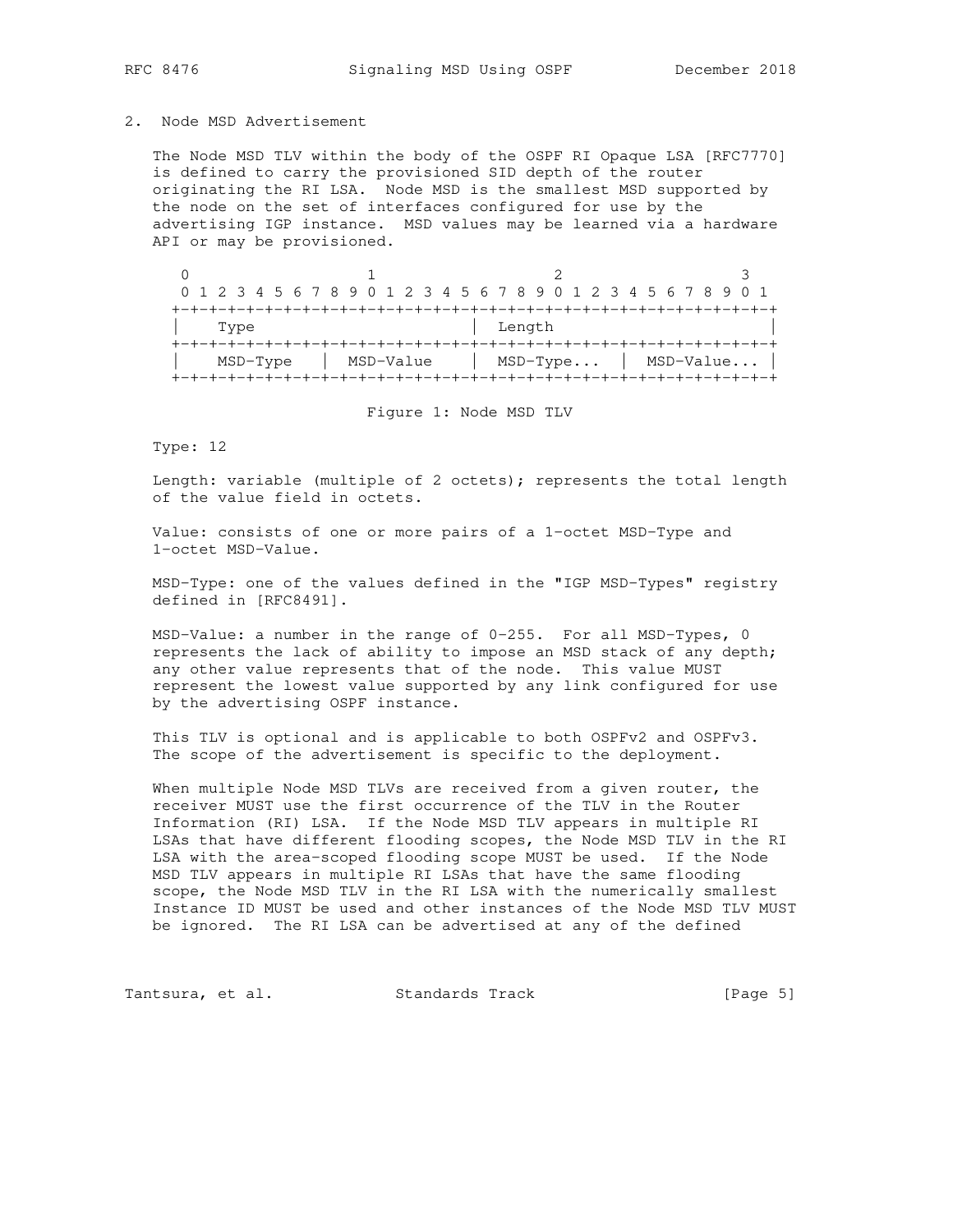opaque flooding scopes (link, area, or Autonomous System (AS)). For the purpose of Node MSD TLV advertisement, area-scoped flooding is RECOMMENDED.

3. Link MSD Sub-TLV

 The Link MSD sub-TLV is defined to carry the MSD of the interface associated with the link. MSD values may be learned via a hardware API or may be provisioned.

| 0 1 2 3 4 5 6 7 8 9 0 1 2 3 4 5 6 7 8 9 0 1 2 3 4 5 6 7 8 9 0 1 |  |  |           |  |  |  |            |        |  |  |  |  |           |  |  |
|-----------------------------------------------------------------|--|--|-----------|--|--|--|------------|--------|--|--|--|--|-----------|--|--|
|                                                                 |  |  |           |  |  |  |            |        |  |  |  |  |           |  |  |
| Type                                                            |  |  |           |  |  |  |            | Length |  |  |  |  |           |  |  |
|                                                                 |  |  |           |  |  |  |            |        |  |  |  |  |           |  |  |
| MSD-Type                                                        |  |  | MSD-Value |  |  |  | $MSD-Type$ |        |  |  |  |  | MSD-Value |  |  |
|                                                                 |  |  |           |  |  |  |            |        |  |  |  |  |           |  |  |

Figure 2: Link MSD Sub-TLV

Type:

 For OSPFv2, the link-level MSD-Value is advertised as an optional sub-TLV of the OSPFv2 Extended Link TLV as defined in [RFC7684] and has a type of 6.

 For OSPFv3, the link-level MSD-Value is advertised as an optional sub-TLV of the E-Router-LSA TLV as defined in [RFC8362] and has a type of 9.

Length: variable; same as defined in Section 2.

 Value: consists of one or more pairs of a 1-octet MSD-Type and 1-octet MSD-Value.

 MSD-Type: one of the values defined in the "IGP MSD-Types" registry defined in [RFC8491].

 The MSD-Value field contains the Link MSD of the router originating the corresponding LSA as specified for OSPFv2 and OSPFv3. The Link MSD is a number in the range of 0-255. For all MSD-Types, 0 represents the lack of ability to impose an MSD stack of any depth; any other value represents that of the particular link when used as an outgoing interface.

 If this sub-TLV is advertised multiple times for the same link in different OSPF Extended Link Opaque LSAs / E-Router-LSAs originated by the same OSPF router, the sub-TLV in the OSPFv2 Extended Link

Tantsura, et al. Standards Track [Page 6]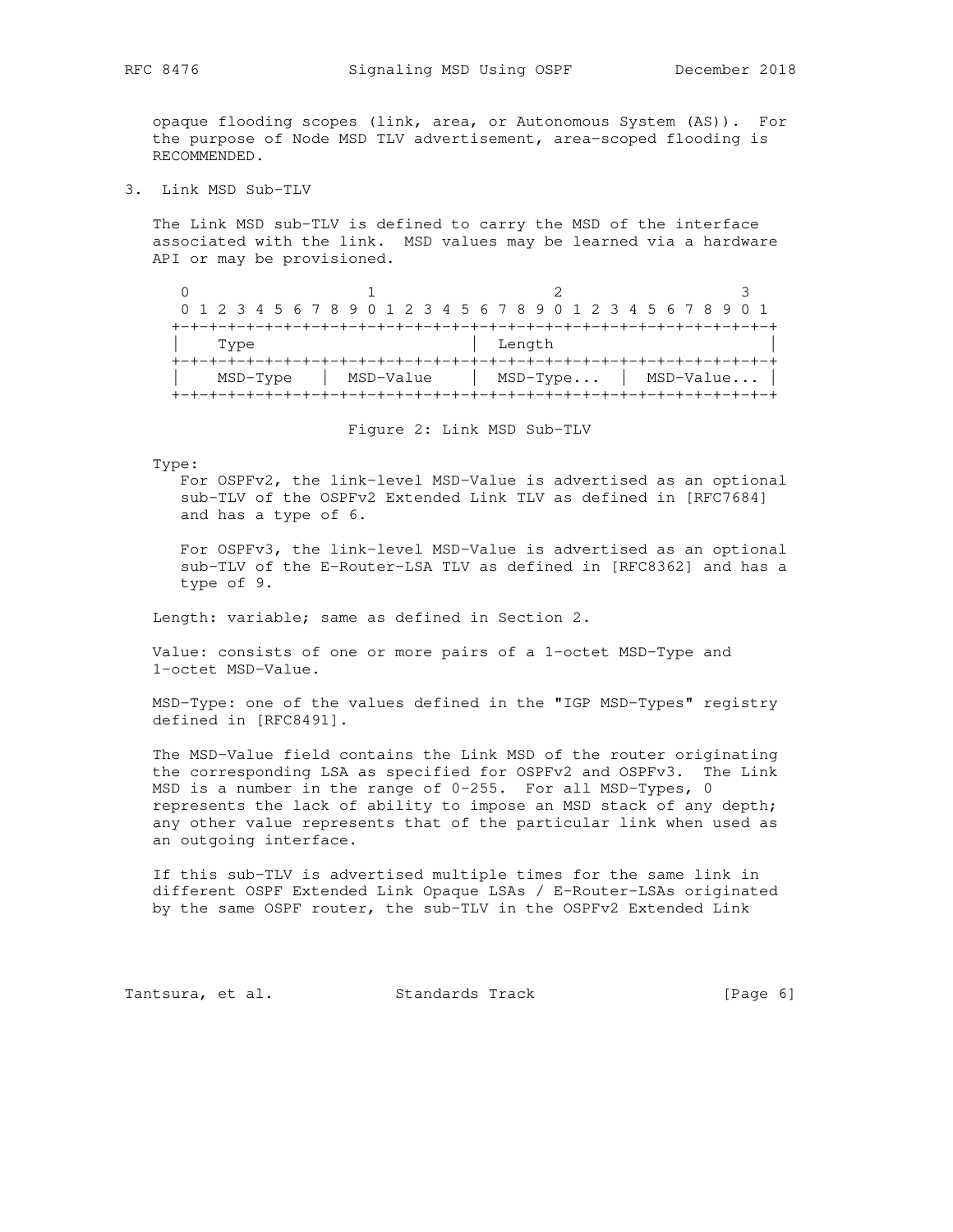Opaque LSA with the smallest Opaque ID or in the OSPFv3 E-Router-LSA with the smallest Link State ID MUST be used by receiving OSPF routers. This situation SHOULD be logged as an error.

4. Procedures for Defining and Using Node and Link MSD Advertisements

 When Link MSD is present for a given MSD-Type, the value of the Link MSD MUST take precedence over the Node MSD. When a Link MSD-Type is not signaled but the Node MSD-Type is, then the Node MSD-Type value MUST be considered as the MSD value for that link.

 In order to increase flooding efficiency, it is RECOMMENDED that routers with homogenous Link MSD values advertise just the Node MSD value.

 The meaning of the absence of both Node and Link MSD advertisements for a given MSD-Type is specific to the MSD-Type. Generally, it can only be inferred that the advertising node does not support advertisement of that MSD-Type. However, in some cases the lack of advertisement might imply that the functionality associated with the MSD-Type is not supported. Per [RFC8491], the correct interpretation MUST be specified when an MSD-Type is defined.

5. IANA Considerations

This specification updates several existing OSPF registries.

 IANA has allocated TLV type 12 from the "OSPF Router Information (RI) TLVs" registry as defined by [RFC7770].

| Value | Description | Reference     |  |  |  |  |  |
|-------|-------------|---------------|--|--|--|--|--|
|       |             |               |  |  |  |  |  |
|       | Node MSD    | This document |  |  |  |  |  |

### Figure 3: RI Node MSD

 IANA has allocated sub-TLV type 6 from the "OSPFv2 Extended Link TLV Sub-TLVs" registry.

| Value | Description     | Reference     |
|-------|-----------------|---------------|
|       |                 |               |
|       | OSPFv2 Link MSD | This document |

Figure 4: OSPFv2 Link MSD

Tantsura, et al. Standards Track [Page 7]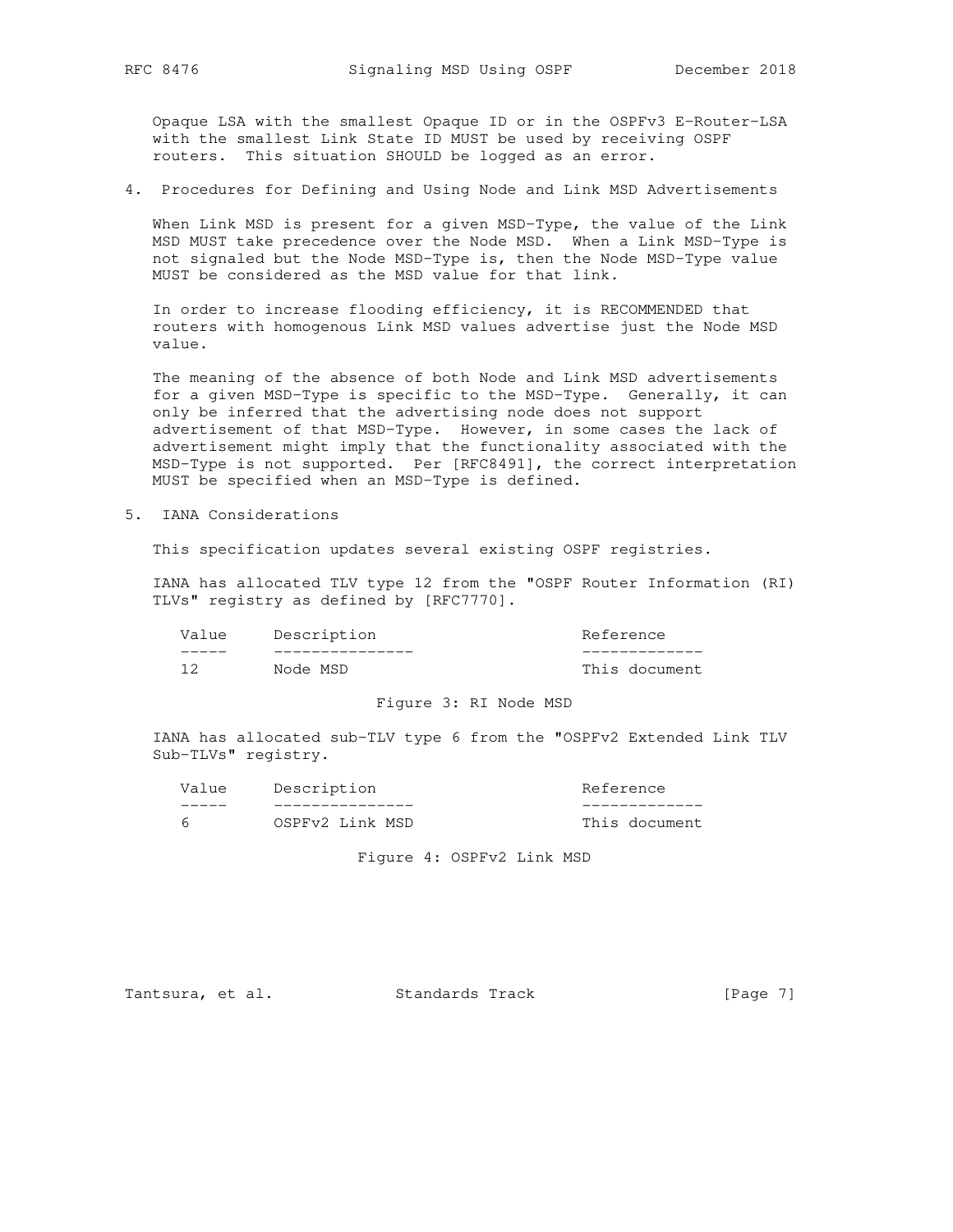IANA has allocated sub-TLV type 9 from the "OSPFv3 Extended-LSA Sub-TLVs" registry.

| Value | Description     | Reference     |
|-------|-----------------|---------------|
|       |                 |               |
|       | OSPFv3 Link MSD | This document |

Figure 5: OSPFv3 Link MSD

6. Security Considerations

 Security concerns for OSPF are addressed in [RFC7474], [RFC4552], and [RFC7166]. Further security analysis for the OSPF protocol is done in [RFC6863]. Security considerations as specified by [RFC7770], [RFC7684], and [RFC8362] are applicable to this document.

 Implementations MUST ensure that malformed TLVs and sub-TLVs defined in this document are detected and do not provide a vulnerability for attackers to crash the OSPF router or routing process. Reception of malformed TLVs or sub-TLVs SHOULD be counted and/or logged for further analysis. Logging of malformed TLVs and sub-TLVs SHOULD be rate-limited to prevent a Denial-of-Service (DoS) attack (distributed or otherwise) from overloading the OSPF control plane.

 Advertisement of an incorrect MSD value may have negative consequences. If the value is smaller than supported, path computation may fail to compute a viable path. If the value is larger than supported, an attempt to instantiate a path that can't be supported by the head-end (the node performing the SID imposition) may occur.

 The presence of this information may also inform an attacker of how to induce any of the aforementioned conditions.

 There's no DoS risk specific to this extension, and it is not vulnerable to replay attacks.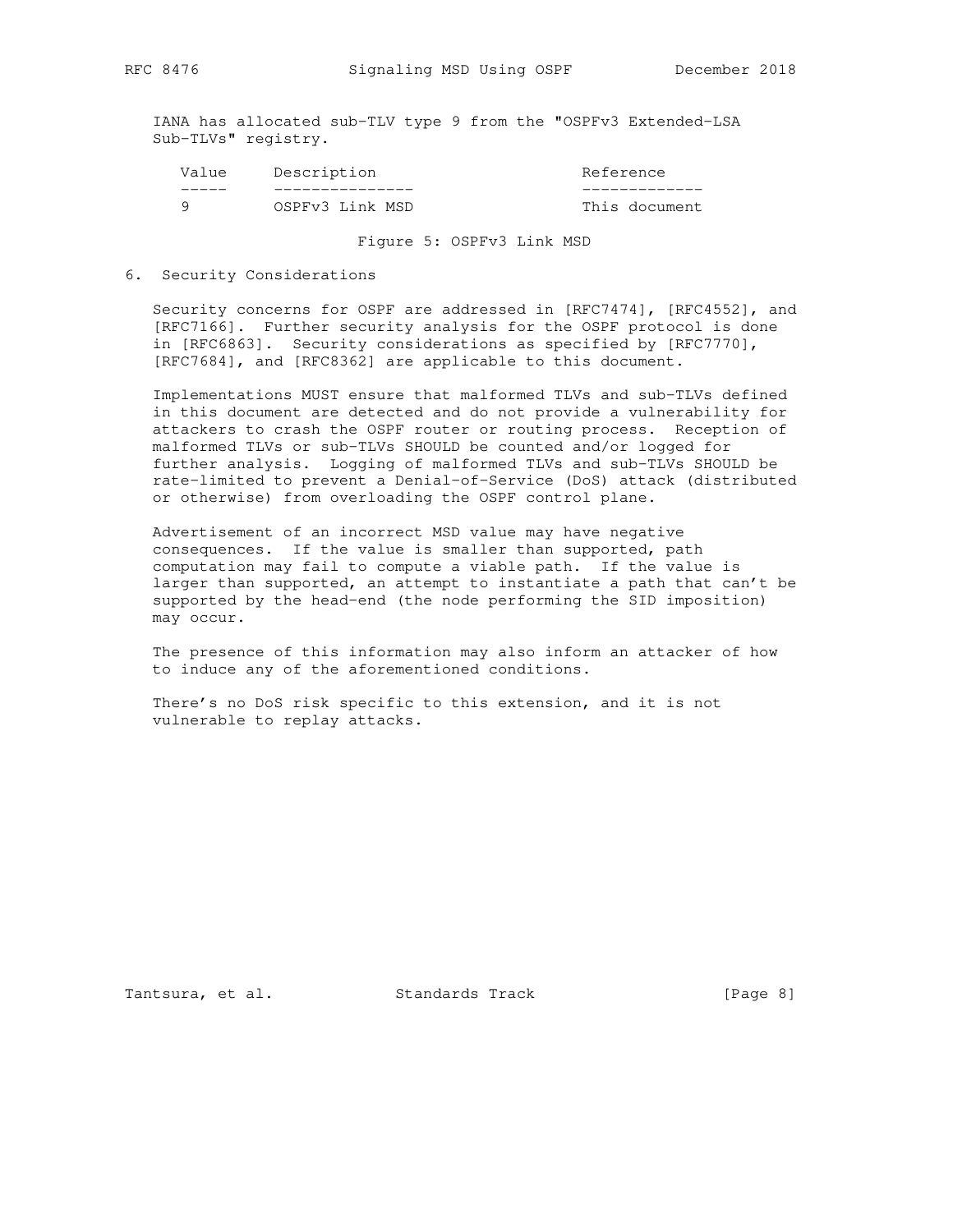# 7. References

- 7.1. Normative References
	- [RFC2119] Bradner, S., "Key words for use in RFCs to Indicate Requirement Levels", BCP 14, RFC 2119, DOI 10.17487/RFC2119, March 1997, <https://www.rfc-editor.org/info/rfc2119>.
	- [RFC3031] Rosen, E., Viswanathan, A., and R. Callon, "Multiprotocol Label Switching Architecture", RFC 3031, DOI 10.17487/RFC3031, January 2001, <https://www.rfc-editor.org/info/rfc3031>.
	- [RFC7684] Psenak, P., Gredler, H., Shakir, R., Henderickx, W., Tantsura, J., and A. Lindem, "OSPFv2 Prefix/Link Attribute Advertisement", RFC 7684, DOI 10.17487/RFC7684, November 2015, <https://www.rfc-editor.org/info/rfc7684>.
	- [RFC7770] Lindem, A., Ed., Shen, N., Vasseur, JP., Aggarwal, R., and S. Shaffer, "Extensions to OSPF for Advertising Optional Router Capabilities", RFC 7770, DOI 10.17487/RFC7770, February 2016, <https://www.rfc-editor.org/info/rfc7770>.
	- [RFC8174] Leiba, B., "Ambiguity of Uppercase vs Lowercase in RFC 2119 Key Words", BCP 14, RFC 8174, DOI 10.17487/RFC8174, May 2017, <https://www.rfc-editor.org/info/rfc8174>.
	- [RFC8362] Lindem, A., Roy, A., Goethals, D., Reddy Vallem, V., and F. Baker, "OSPFv3 Link State Advertisement (LSA) Extensibility", RFC 8362, DOI 10.17487/RFC8362, April 2018, <https://www.rfc-editor.org/info/rfc8362>.
	- [RFC8402] Filsfils, C., Ed., Previdi, S., Ed., Ginsberg, L., Decraene, B., Litkowski, S., and R. Shakir, "Segment Routing Architecture", RFC 8402, DOI 10.17487/RFC8402, July 2018, <https://www.rfc-editor.org/info/rfc8402>.
	- [RFC8491] Tantsura, J., Chunduri, U., Aldrin, S., and L. Ginsberg, "Signaling Maximum SID Depth (MSD) Using IS-IS", RFC 8491, DOI 10.17487/RFC8491, November 2018, <https://www.rfc-editor.org/info/rfc8491>.

Tantsura, et al. Standards Track [Page 9]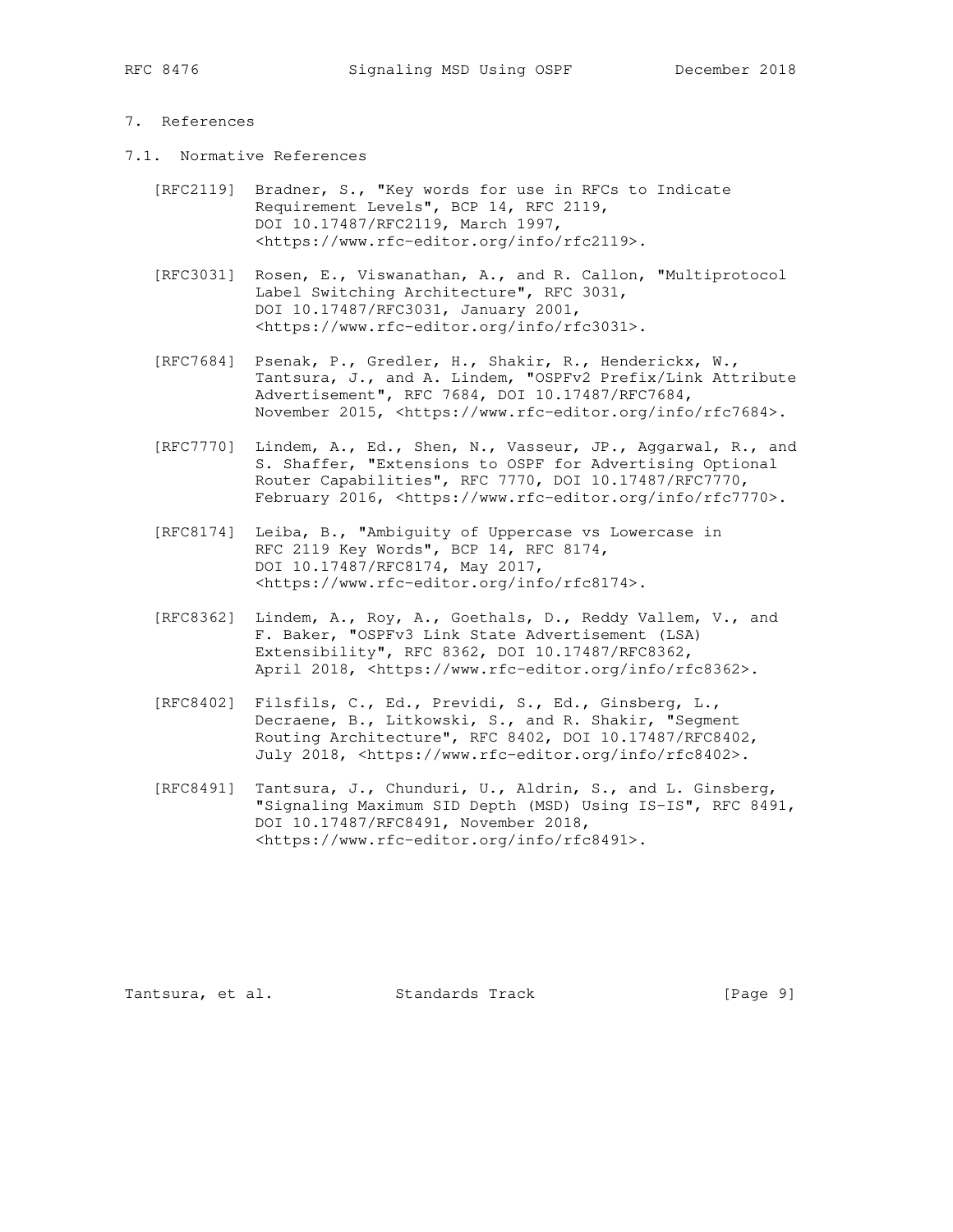## 7.2. Informative References

- [ELC-ISIS] Xu, X., Kini, S., Sivabalan, S., Filsfils, C., and S. Litkowski, "Signaling Entropy Label Capability and Entropy Readable Label-stack Depth Using OSPF", Work in Progress, draft-ietf-ospf-mpls-elc-07, September 2018.
- [MSD-BGP] Tantsura, J., Chunduri, U., Mirsky, G., and S. Sivabalan, "Signaling MSD (Maximum SID Depth) using Border Gateway Protocol Link-State", Work in Progress, draft-ietf-idr bgp-ls-segment-routing-msd-02, August 2018.
- [PCEP-EXT] Sivabalan, S., Filsfils, C., Tantsura, J., Henderickx, W., and J. Hardwick, "PCEP Extensions for Segment Routing", Work in Progress, draft-ietf-pce-segment-routing-14, October 2018.
	- [RFC4552] Gupta, M. and N. Melam, "Authentication/Confidentiality for OSPFv3", RFC 4552, DOI 10.17487/RFC4552, June 2006, <https://www.rfc-editor.org/info/rfc4552>.
	- [RFC6863] Hartman, S. and D. Zhang, "Analysis of OSPF Security According to the Keying and Authentication for Routing Protocols (KARP) Design Guide", RFC 6863, DOI 10.17487/RFC6863, March 2013, <https://www.rfc-editor.org/info/rfc6863>.
	- [RFC7166] Bhatia, M., Manral, V., and A. Lindem, "Supporting Authentication Trailer for OSPFv3", RFC 7166, DOI 10.17487/RFC7166, March 2014, <https://www.rfc-editor.org/info/rfc7166>.
	- [RFC7474] Bhatia, M., Hartman, S., Zhang, D., and A. Lindem, Ed., "Security Extension for OSPFv2 When Using Manual Key Management", RFC 7474, DOI 10.17487/RFC7474, April 2015, <https://www.rfc-editor.org/info/rfc7474>.
	- [RFC7752] Gredler, H., Ed., Medved, J., Previdi, S., Farrel, A., and S. Ray, "North-Bound Distribution of Link-State and Traffic Engineering (TE) Information Using BGP", RFC 7752, DOI 10.17487/RFC7752, March 2016, <https://www.rfc-editor.org/info/rfc7752>.

Tantsura, et al. Standards Track [Page 10]